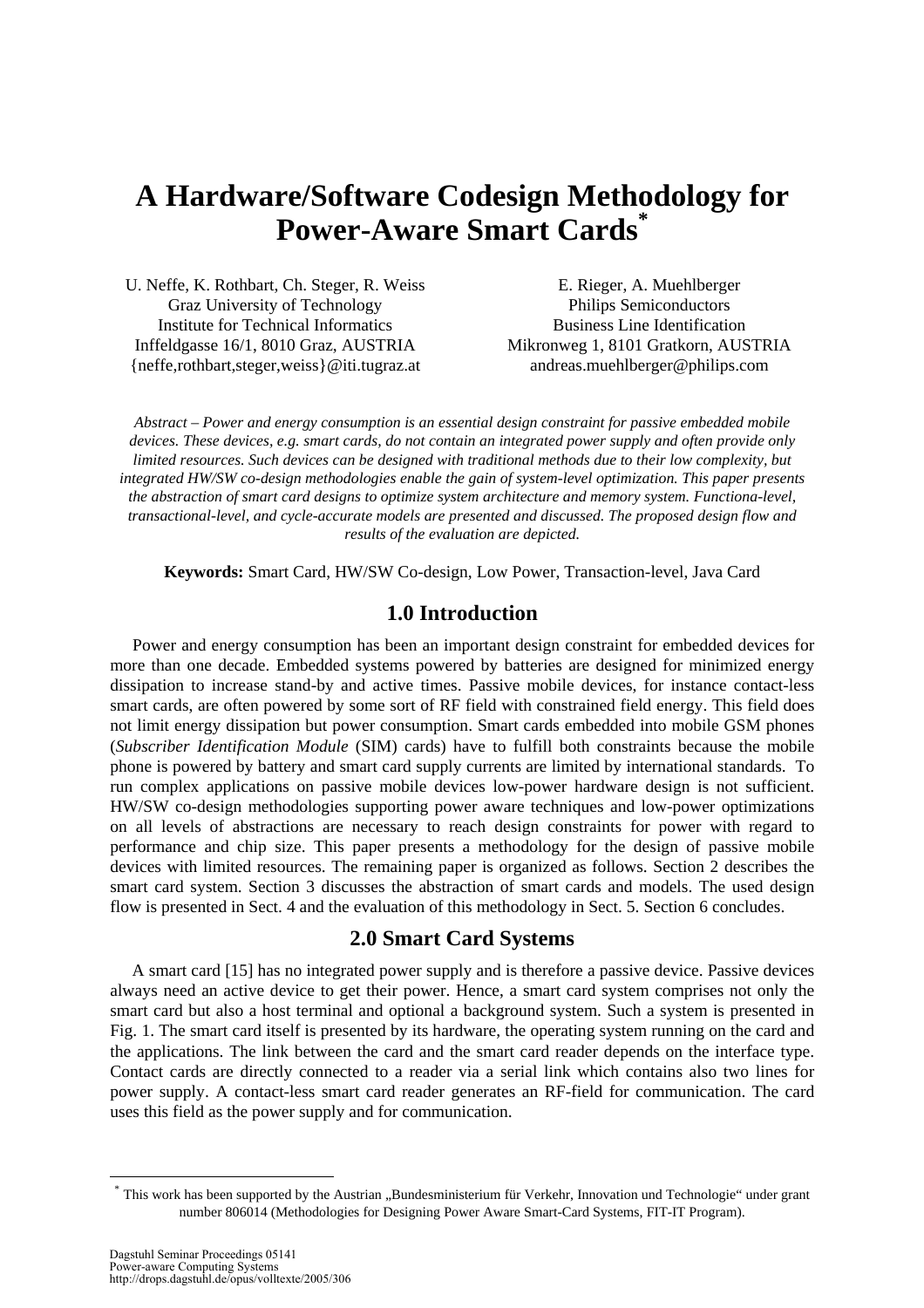

Figure 1: Smart card system with smart card, smart card reader, terminal and background system.

The reader is connected to the terminal via a standard interface. This can be a serial RS-232 connection or may be an USB interface. The terminal contains the interface hardware, the smart card reader driver and terminal applications. Dependent on the driver, a terminal can manage one or more smart card reader independent of the smart card I/O interface. The terminal application can communicate with a background system.

As discussed before, a smart card is a passive component in terms of power but also a passive component due to its behavior. During normal mode of operation a smart card only reacts on commands sent to the card by the host. Hence, a serial universal asynchrony receiver/transmitter (UART) is an essential component of a card. This UART is used to receive and send messages. Additional to the serial interface data have to be stored permanently on the card. Different non-volatile memory technologies such as EEPROM and Flash are used. Smart cards are often used to store confidential information. Thus cryptographic algorithms and secure keys are used to protect confidential data and data transmission. But cryptographic algorithms require a high amount of computation power. This power is mostly provided by dedicated coprocessors. Only high performance 32-bit smart cards can compute them in software.

## **3.0 System Abstraction**

This section describes the different levels of abstraction and corresponding system models used in this approach. The reason for system abstraction is the high potential for power and performance optimization capabilities proposed by previous publications. Raghunathan *et.al.* [3] denoted the gain at system-level to a factor of five to ten and at behavioral level a gain of two to five. The following subsections discuss models at different levels of abstractions and their system boundaries.

## **3.1 Functional System-level Models**

In general, functional system-level models depend on the type of application. Applications have to be classified as data-dominant, control-dominant, or a combination of them. According to this classification and the model of computation the modeling language and tools can be selected [5]. To determine these aspects the basic behavior has to be analyzed and implementation details have to be abstracted. Because of the focus of this work on power consumption and performance system components with the highest impact on these design parameters have to be identified and represented in a model.

At highest level of abstraction a typical smart card application can be seen as a data flow model, which is presented in Fig. 2. A message is received by the I/O interface and forwarded to the communication protocol analyzer. The protocol analyzer forwards relevant parts of the message to the decryption unit and the control unit processes the message and stores relevant data. But the terminal can also request some data items which have to be forwarded from the control unit to the encryption unit and further to the protocol and I/O unit. Such a model focuses only on the functionality and thus is only useful in a system simulation comprising the background system, terminal and smart card. The data transfer volume on the serial link and the resulting delay times can be determined and required computation power for message de/encryption and necessary data memory utilization can be estimated. UML can be used to model the behavior at this level of abstraction and Java, Matlab/Simulink, C++, or any other appropriate language can be used to implement it. This level of abstraction is appropriate for application designers to get a behavioral, executable model. The drawback of this model is the large gap between the modeling style and the final implementation. Several frameworks were presented for this level of abstraction [5].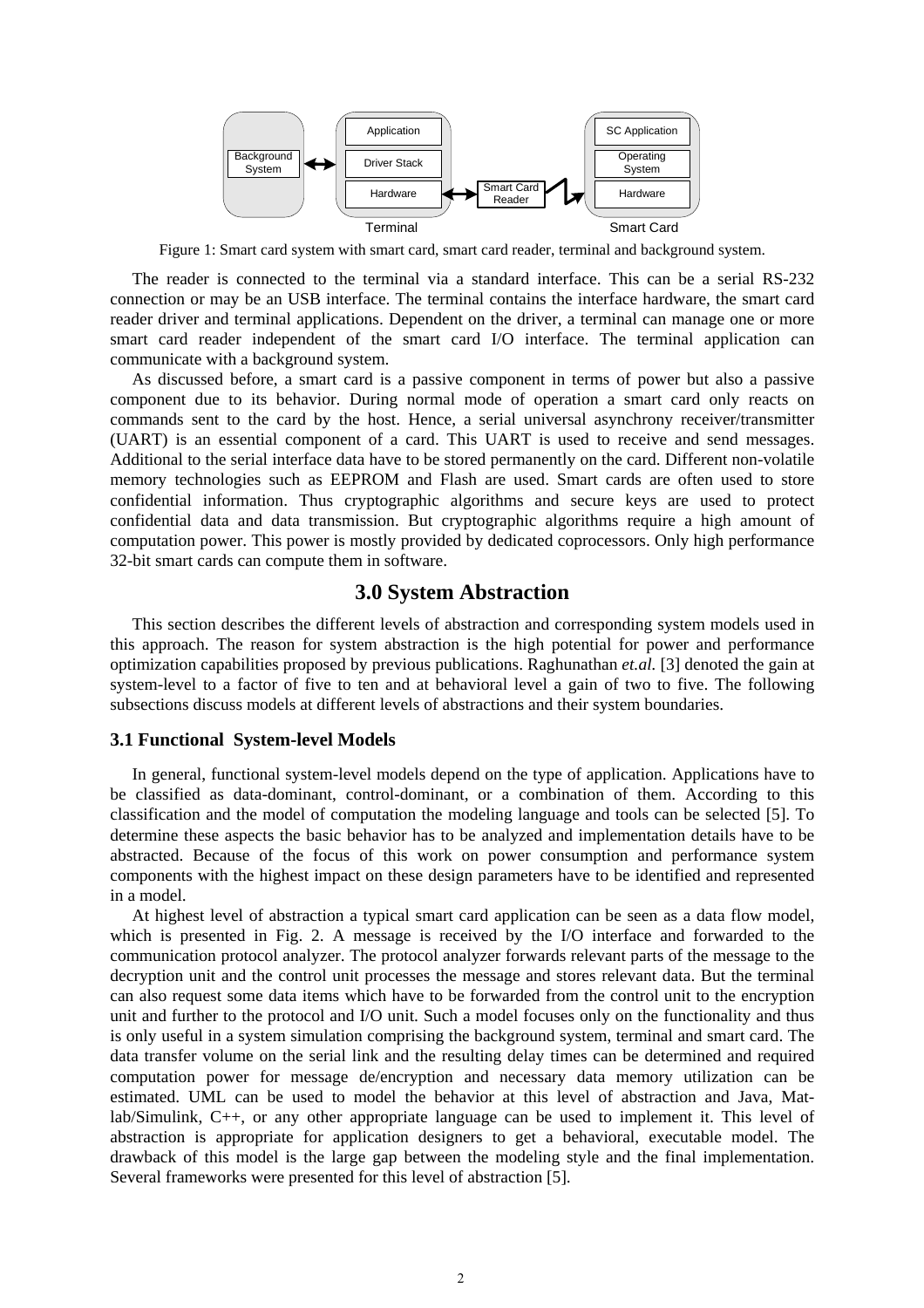In smart card development, optimized code is required due to the strictly limited resources, which is written by specialists. Object oriented design was chosen for modeling.



Figure 2: Functional smart card data-flow model embedded into a system model in a homogeneous environment.

C is the main programming language for smart card micro-controllers and therefore  $C_{++}$  was chosen as implementation language to avoid rewriting code for the target processor. This decision allows the smart card programmers to write their optimized code with the final programming language. Parallel processes and system-level modeling constructs are provided by SystemC™ [9] which is used as simulation engine.

Smart card functionality is divided into communicating SystemC modules. Two different types of modules are supported: (i) Application Program Interface (API) modules, and (ii) user-defined modules. API modules provide basic smart card functionality with a programming interface at operating-system level. The main API modules are:

- Different memory technologies (RAM, EEPROM, Flash)
- Serial interface to send and receive messages
- Timer with different modes of operation
- Cryptographic algorithms

API modules are implemented in  $C_{++}$  and their programming interfaces are defined by  $C_{++}$ interfaces. All API modules implement their functional interface and an energy control interface. The implementation of the energy interface depends on the modules' functionality and the energy model.

User defined modules implement the business logic and access API modules using SystemC ports. They also communicate among each other over SystemC interfaces. Due to the missing energy and performance pre-characterization of user-defined modules only estimated execution delay times are supported which have to be provided by the designer. The system boundary is the communication interface (UART) between the smart card and the reader, which can be realized by standard  $C_{++}$ communication channels. Figure 3 shows an example for a functional model. The active process is defined by the module *System Control* and accesses the UART to receive and send messages. Module *M1* only accesses an EEPROM module. In real applications M1 can represent non-volatile memory management. An *Energy Sample Unit* accesses the energy interfaces of the API modules to sample the energy values and to calculate the total energy dissipation.



Figure 3: Example for a functional smart card model using API and user-defined modules.

As discussed above, optimization at this level of abstraction should have the highest impact on power and performance. Several techniques have been developed to support system optimization. To reveal more information about power and performance additional analysis units are integrated, which are called *interface adapters* (IA). IAs are positioned between two modules and trace the actual parameters of a method call and delay one simulation cycle. The delay is necessary to get the right order of function calls due to the un-timed, sequential execution. Based on the traces memory access patterns and data transfer statistics between modules can be determined. Based on this information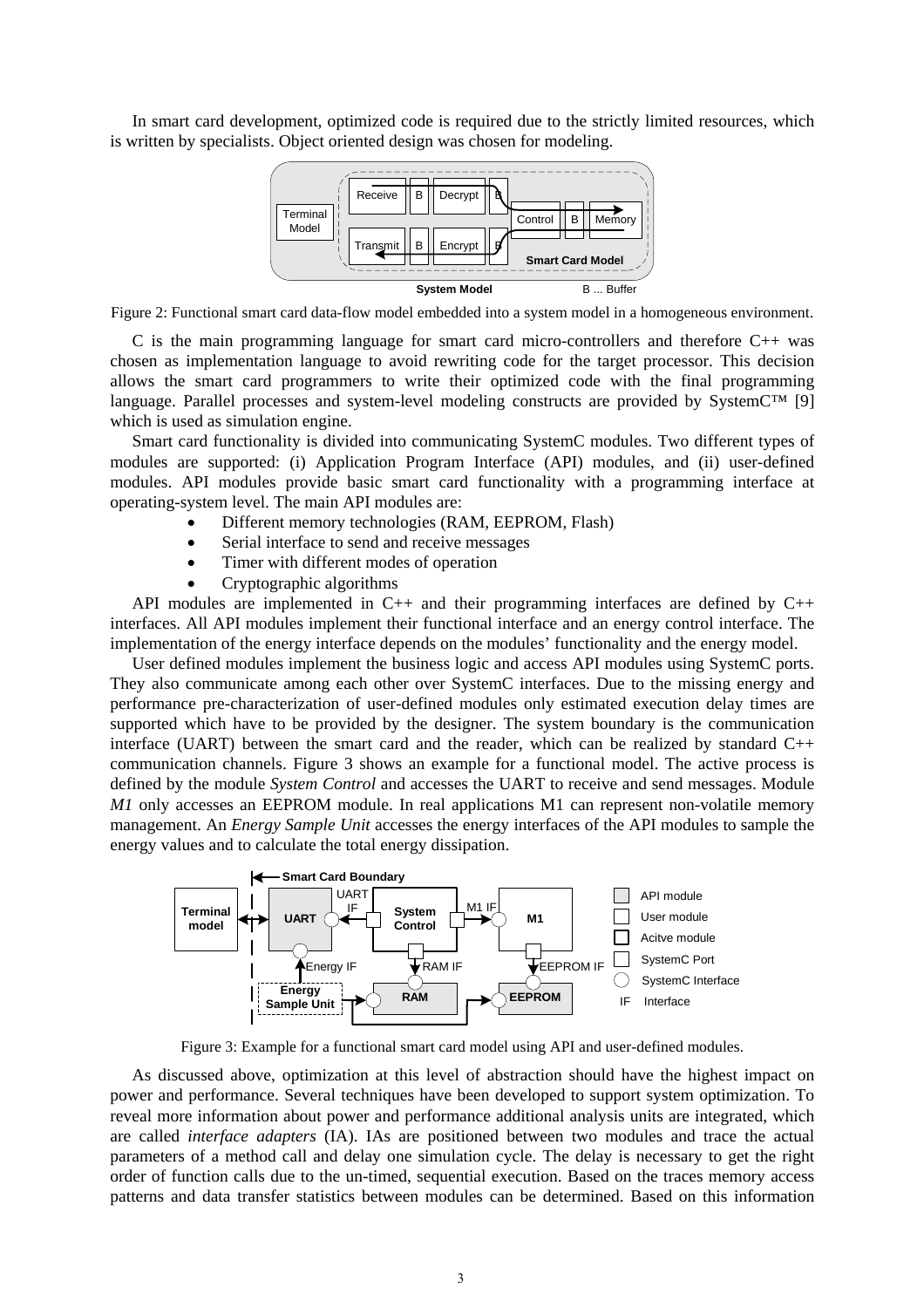memory locality can be increased and algorithmic transformations can be used to reduce the number of memory accesses.

Also coupling between modules can be calculated based on the traces of function calls. Coupling can be increased or decreased by moving functionality between modules. Strong coupled modules are defined as modules with high intercommunication bandwidth. Weak coupled modules implemented on different processing elements do not stress the communication system as much as strong coupled modules. Tracing of actual method parameters is necessary to determine the data behavior. Important are average values, standard deviation, and minimum and maximum values. The minimum bit number of variables can be calculated to reduce operand size based on quality of service constraints.

#### **3.2 Transaction-level Models**

The functional models proposed above describe memory organization and module intercommunication in detail. But this model is independent of the underlying hardware architecture. Therefore transaction-level architecture models are used for an efficient design space exploration. SystemC and SpecC [10] introduced programming constructs for transaction-level communication modeling but no design methodologies. This subsection presents the way of modeling and exploration of architectures, the mapping of functional models on architectures, and power/performance optimization techniques.

Architectural models exist of two types of components: (i) processing elements (PE) and (ii) communication units. Processing elements are containers for functionality which abstract processors, co-processors, and all other types of processing element. A basic processing element provides only a configurable bus interface to the functional blocks. Specific models can provide an abstract view of the programming model of a processor. This can be an interrupt system, additional I/O ports, or important parts of the memory system. Due to the encapsulation of the functionality within the processing elements no cross-compilation of code can be performed and therefore no representation of program code memory or instruction paths is available.

Communication units represent all types of communication structures used in embedded systems. They can be single signals or transaction-level representations of bus systems. The presented approach supports the *open core protocol international partnership* [1] protocol (ocp-ip) and uses it for communication structure exploration. The ocp-ip is defined for point-to-point connections, which always requires some sort of bus controller. The provided ocp-ip models do not provide any energy estimation, but bus models for smart card processors with energy estimation features have been developed [12]. These models have an accuracy of around 10%.

Figure 4(a) depicts an example for a transaction-level architecture. It contains three processing elements and five communication units (3 ocp-ip connections, one signal and one bus controller). PE2 can set an interrupt signal which triggers an interrupt process of PE1. This is a simple example for a more specific processing element with interrupt system. These architectures do not contain any functionality. Functionality is inserted by mapping of a functional model to the architecture. The mapping can be done with different granularities. Coarse grained mapping is done by mapping entire functional modules. Fine grained mapping can be done at method level, where each method is mapped on an own processing element.

Interface synthesis is necessary to implement the mapping. If the designer decides to implement both modules on the same PE, the interface has to be replaced by software function calls or otherwise by a hardware interface. If they are mapped on different processing elements interface calls have to be propagated over the communication system to the target processing element. Therefore, master module adapters (MMA) are necessary to connect a functional module port to the bus port of a PE. At the slave side a slave module adapter (SMA) is necessary to handle bus requests and forward function calls. Figure 4(b) presents a functional module structure where M1 calls a function of M2. Figure 4(c) shows the mapped solution whereby M1 is mapped to PE1 and M2 is mapped to PE2.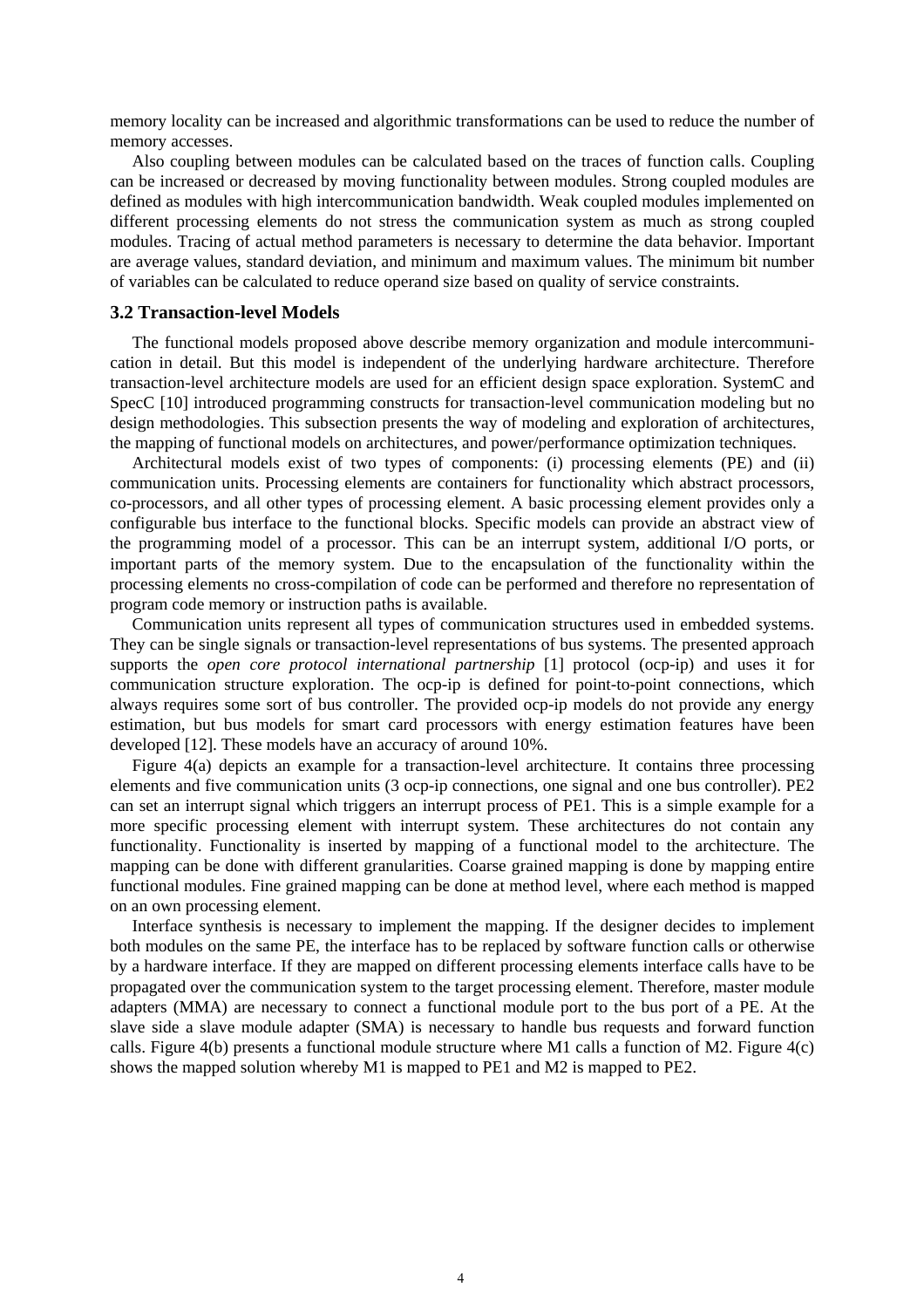

Figure 4: Mapping process: (a) Example of a transaction-level architecture model; (b) functional model; (c) functional model mapped on the processing elements PE1 and PE3.

MMA transmits all function parameters word by word to the SMA which collects all data and performs the function call to M2 after a control byte is sent to SMA. The MMA has to reveal the result from SMA after the function call was performed successfully which is indicated by a status bit in the SMA.

Energy characterization of API modules is performed in the same way as at functional level. Due to the availability of hardware components and software solutions for different processor platforms, performance, energy and code size for a target processor can be estimated with high accuracy.

Architecture selection and optimization have a high potential to increase performance and decrease energy dissipation with regard to chip size. Several optimization techniques were developed by other authors to optimize bus systems and memory hierarchies [2] at register-transfer-level. The presented methodology has been developed to explore these techniques fast and automatically. As presented above each functional model can instantiate and control its own memory blocks which leads to several small blocks of the same memory technology. These blocks have to be merged to larger blocks. An optimizer calculates the best TL memory architecture based on memory access patterns generated by IAs. Fine tuning of the memory map and memory access patterns is supported by transaction-level trace adapters similar to IAs.

The optimal bus encoding can be calculated based on the memory traces. Tools have been developed to determine the energy dissipation for binary bus encoding, T0 code [7] and bus-invert coding [8]. This allows a fast exploration of different bus encodings for a given application without implementing them at RTL. Based on these traces also memory mapped control registers of peripherals can be optimized. The number of registers to control peripherals, the position of control and data-bits within a register and their relative addresses can be optimized to reduce switching activity on the system bus.

#### **3.3 Cycle-Accurate Platform**

The most accurate supported level of abstraction is the cycle-accurate platform. Commercial hardware estimators are used to estimate application specific hardware energy consumption. This section describes the developed estimation techniques for transaction-level system bus and software energy estimation.

#### *Transaction-level layer 1 and layer 2 bus models*

Bus models have a high impact on the total energy dissipation. Therefore accurate estimation techniques are needed. As discussed before, switching activity is an indicator for energy dissipation. In top-down design no information about the final implementation is available and therefore only indicators can be used and optimization is performed based on the indicators. But if an existing platform is used to implement a design the parameters (e.g. parasitics) of this design can be used for bus characterization.

With every new level of abstraction details are lost and the effects of abstraction are unknown. Thus this section describes the abstraction of a dedicated bus system and discusses the effects of abstraction [70]. The design characterization has been done with a gate-level energy estimation tool which also considers parasitics back annotated from the layout. The considered bus model is based on a 32-bit unidirectional bus with separated address, data read, and data write buses. The bus protocol supports splitted and outstanding transactions.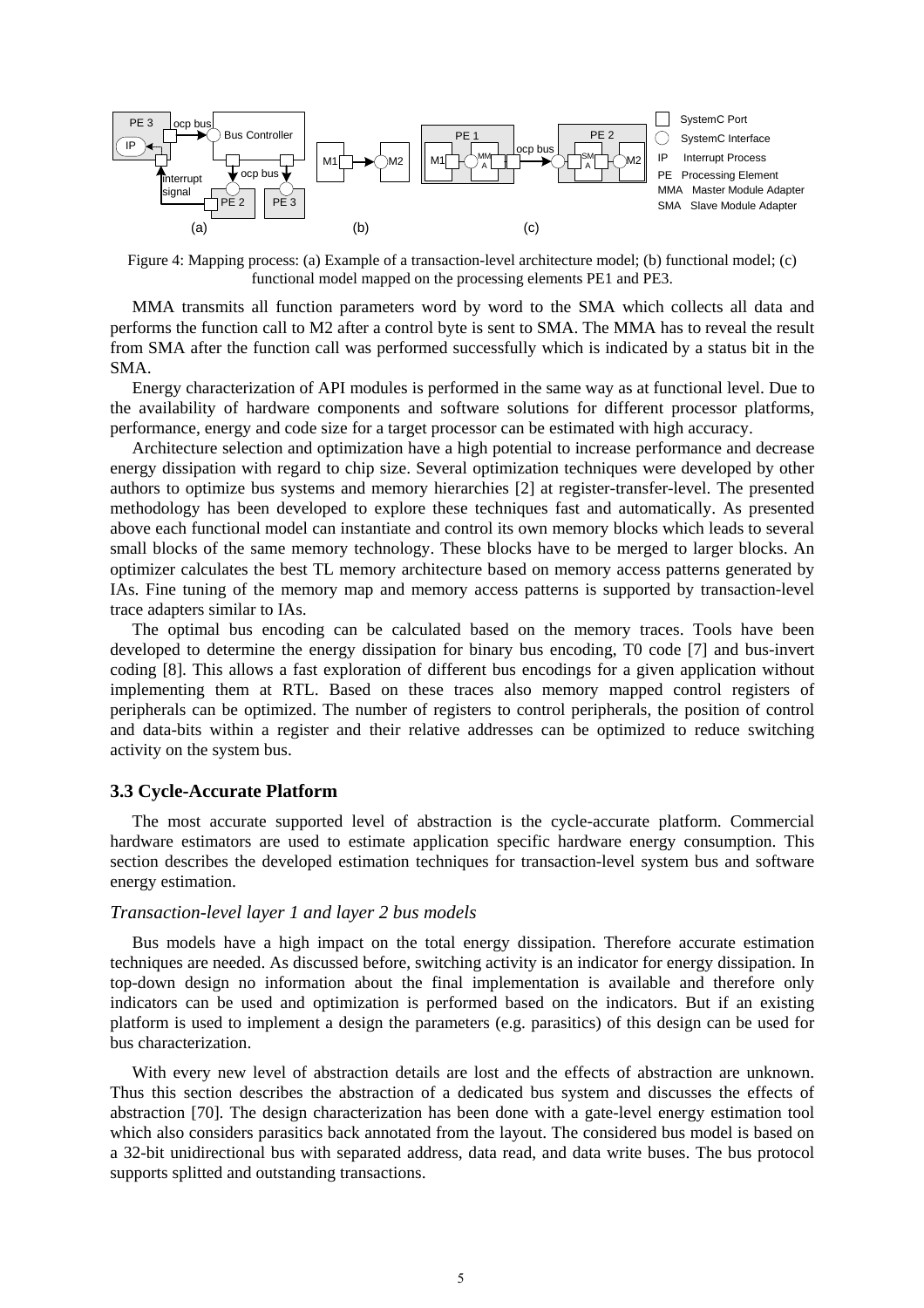The first model was implemented at transaction-level layer 1, which means pin abstraction but timing accuracy. The bus protocol state machine can be implemented as a pure functional model which provides functional object interfaces for bus accesses. The bus state machine has to be triggered once per simulated clock cycle to be compliant with the timing accuracy. The structural model and data-flow model of a transaction-level layer 1 bus representation shows Figure . Because of possible outstanding transactions bus request queues are necessary and separate queues for incoming, outgoing (finished), read, and write request. The internal bus process has to check all the slave states and further has to update the protocol state machines. The finish queue is necessary to return an error state to the caller.



Figure 5: Transaction-level layer 1 bus model: (a) structural model: (b) data-flow model.

The energy estimation unit can be designed as a separate component and can be deactivated to increase simulation performance. The actual state of the bus model has to be passed to the energy estimation unit. The energy estimation unit consists of two parts. The first part translates bus requests into signal activity and the second contains the energy model which is driven by the signal activity. Thus a register transfer-level energy model for the system bus can be used. The model itself depends on the bus and process technology. The structure of the energy estimation unit is presented in Figure .



Figure 6: Coupling between bus model and bus power model.

It is also possible to abstract the bus model to transaction-level layer two. This model is not pin and timing accurate. Data items are passed by pointers and burst bus accesses are handled as single transactions. Thus a timing estimation is needed. The general bus representation is similar to the transaction-level layer one model but a simplified interface is provided to master and slave processing elements.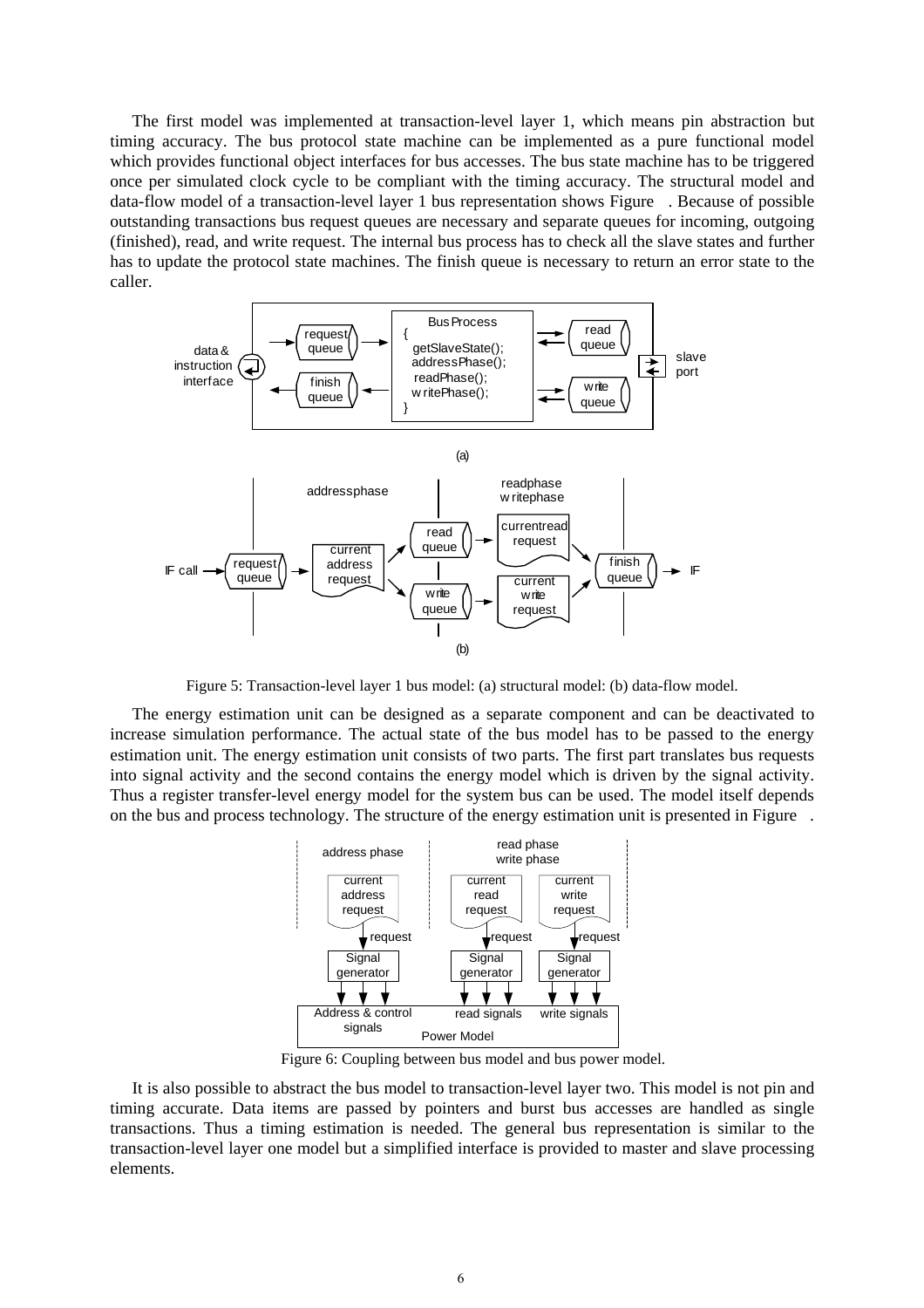The energy estimation is divided into two phases, the address phase and data phase energy estimation. The dissipated energy is estimated for each phase in a single step because the necessary data and delays are in the bus request data structure. There are some more sources of inaccuracies additional to the layer one model. This model does not allow an accurate count of transitions of control signals due to a missing interaction with the slave. Also the energy model considers each transaction on its own and does not consider interactions between subsequent transactions.

#### *Energy Model for Secure Software Development*

The intention of this software energy estimation model is a flexible and accurate combination of the instruction-level energy model and data dependent models. The proposed model decouples instruction dependencies and data dependencies as presented in the next equation. The total energy *E*total consumed by a program is the sum of the energy consumption per cycle *E*cycle of all clock cycles  $n_{\text{total}}$ . The energy per clock cycle can be decomposed into four parts: instruction dependent energy dissipation *E*i, data dependent energy dissipation *E*d, energy dissipation of the cache system *E*c, and finally the dissipation of all external components  $E<sub>e</sub>$  containing the bus system, memories and peripherals. This also leads to an independent instruction and data characterization process and enables a model refinement based on the requirements for accuracy.

$$
E_{\text{total}} = \sum_{n=0}^{n_{\text{total}}} E_{\text{cycle}}(n) = \sum_{n=0}^{n_{\text{total}}} [E_{i}(n) + E_{d}(n) + E_{c}(n) + E_{e}(n)]
$$

The instruction dependent part of this model is based on the instruction-level energy model defined by Tiwari [16]. It defines *base costs* (BC) for each instruction and considers switching activity between different consecutive instructions by the use of a *circuit state overhead* (CSO). The instruction dependent energy dissipation per cycle  $E_i(n)$  is the sum of the base costs  $E_{BC}$  and the circuit state overhead  $E_{\text{CSO}}$ . Base costs and circuit state overhead are calculated based on the next equations. Where  $n_s$  is the number of pipeline stages and  $i/jj$  is the instruction executed in stage *j*.

$$
E_{BC} = \sum_{j=0}^{n_s} BC_j, with BC_j = \begin{cases} BC(i[j], j), if \text{ } j is active \\ BC_{stall,j}, if \text{ } j is stalling \end{cases}
$$

$$
E_{CSO} = \sum_{j=1}^{n_s-1} CS(i[j], i[j+1], j)
$$

Base costs are characterized in the same way as proposed in [16]. To characterize a particular instruction a loop is used which is small enough to fit in the instruction cache and large enough to minimize the effect of the needed branch instruction. But the difference to the original approach is the selection of operands. The same operands are used for the entire loop and source values are mostly set to zero. This choice minimizes switching activity due to operand and data dependencies like source register switches or switching activity in the ALU. The pipeline aware model [17] is used for cycle by cycle estimation. The main idea of this approach is to distribute the measured base costs among all pipeline stages. A uniform distribution is used for this model, the general context between the measured base costs and the base costs for one stage describes the following equation:

$$
BC(i, j) = \frac{T_i \times BC_i - N_{i, \text{nop}} \times BC_{\text{nop}, j} - N_{i, \text{stall}} \times BC_{\text{stall}} - \alpha_i}{N_i}
$$

 $BC(i,j)$  is the power consumed by stage *j* when executing instruction *i*,  $BC_i$  is the base cost value measured for instruction *i*,  $BC_{\text{stall}}$  is the base cost value for stalling,  $T_i$  is the number of clock cycles,  $N_{i,\text{nop}}$  is the number of stages executing *nop*,  $N_{i,\text{stall}}$  is the number of stages in *stall* state,  $N_i$  is the number of active stages for instruction *i* and is a constant factor caused by stalling of instruction *i*.

The use of this equation can be illustrated with the target smart card processor. An abstract view of the pipeline architecture gives Figure 7. The architecture comprises an integer unit (IU) and a separate multiply-/divide unit (MDU) pipeline. The first and second pipeline stages are shared between both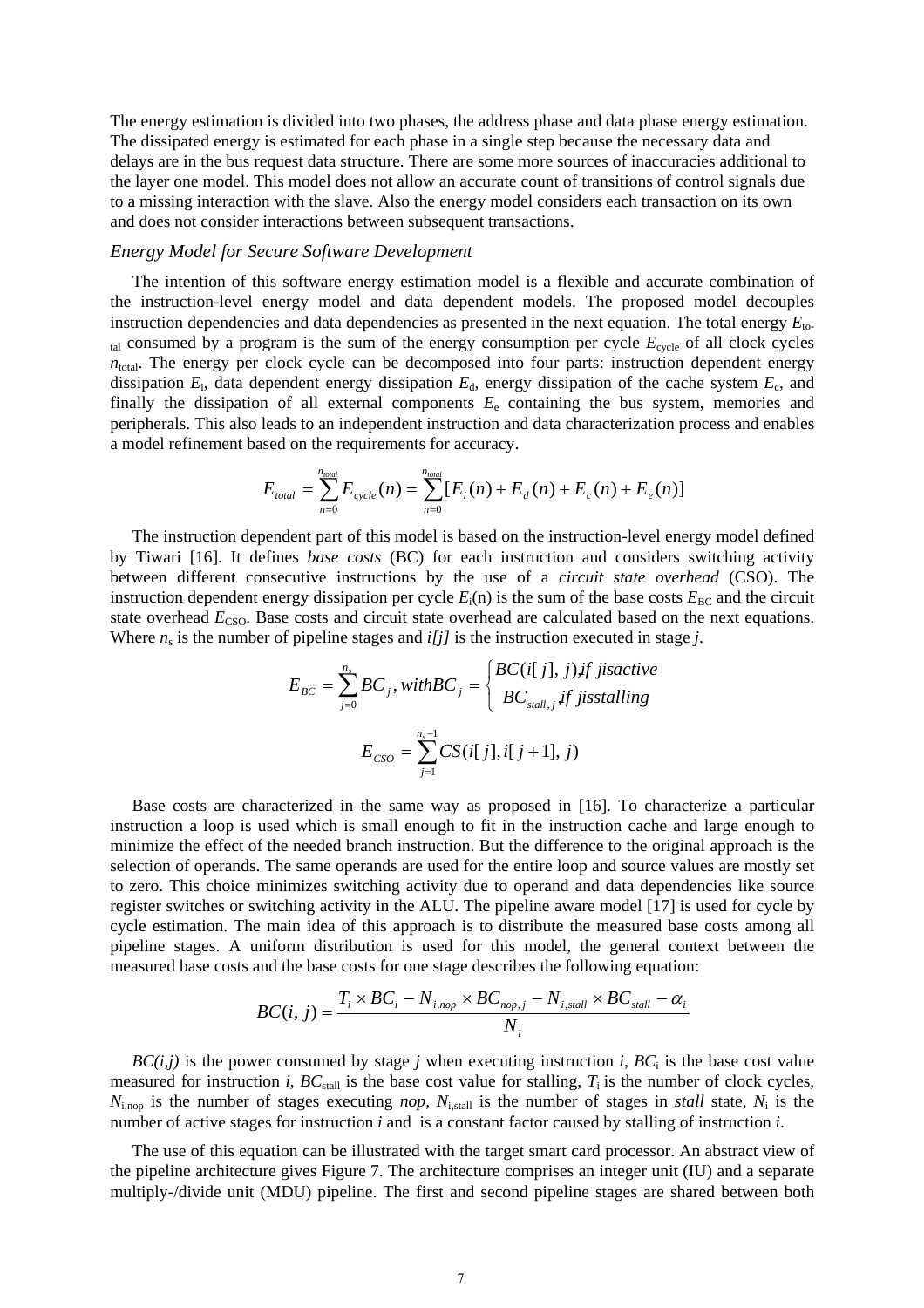pipelines. If an instruction stays in a pipeline stage longer than one cycle, the control unit stalls only the previous pipeline stages and does not affect subsequent stages.



Figure 7: Instruction path energy model for a pipeline architecture.

A loop with two alternating instructions is used to measure the circuit state overhead *CS* between subsequent instructions. The CS between two consecutive pipeline stages  $j$  and  $j+1$  executing instructions  $i_1$  and  $i_2$  is given in the following equation.  $n_{MDU}$  and  $n_{IU}$  are the numbers of pipeline stages for MDU and IU pipeline, respectively.  $\gamma_i$  is the specific weight for each pipeline transition. In this example  $\gamma_i$  is specified equal for all transitions, but this can be changed to get a more realistic behaviour.

$$
CS(i_1, i_2, j) = \gamma_j \{ CS - \sum_{k=1}^{n_{MDC}} BC_{nop, j} - \frac{1}{2} \cdot \sum_{k=1}^{n_{IU}} [BC(i_1, k) + BC(i_2, k)] \}
$$

$$
\gamma_j = \frac{1}{n_{IU} - 1}
$$

The data dependent energy consumption per cycle  $E_d(n)$  is the sum of the energy consumption of all pipeline stages. The energy consumption of a particular pipeline stage  $E(i|j],j)$  is determined by the instruction *i[j]* executed in this stage *j*:

$$
E_d(n) = \sum_{j=1}^{n_s} E(i[j], j)
$$

Each instruction is responsible for the calculation of its energy consumption for the pipeline stages. A micro-architectural energy model shared between all instructions is used to consider data dependent switching activity of buses and functional units. An instruction can select shared buses and functional units out of this model, but bit patterns and specific properties are calculated with its own instruction energy model.

The characterization of the basic behaviour of each instruction is the first step to get a data dependent model. A loop containing pairs of the same instruction with different source and target registers is used for this. The basic power consumption of this loop is determined by using the same source operand values as for base cost characterization. An additional power consumption compared to the base cost loop can be measured due to source and target register switching. This power value  $P_{base}$  is used as reference for all following measurements *P*. During the next step the source operand values of the first instruction are the same as in step one, but the source operands of the second instruction are changed. Thus the data path is brought back to an initial state every second instruction. The data dependent power consumption  $P_d$  is the difference between the measured power value P and  $P_{\text{base}}$ . footprint of each instruction can be drawn up by using this methodology. The footprints can be used to identify instructions sharing the same functional units. For example, the instructions *add*, *add immediate* and *sub* have the same power behaviour due to sharing the same adder. Of course, the mathematical functionality has to be taken into consideration. All instructions with the same behaviour are arranged in groups.

The next step is the identification of internal buses shared among different groups of instructions. Again a loop of alternating pairs of instructions is used. First, the first source operands of the two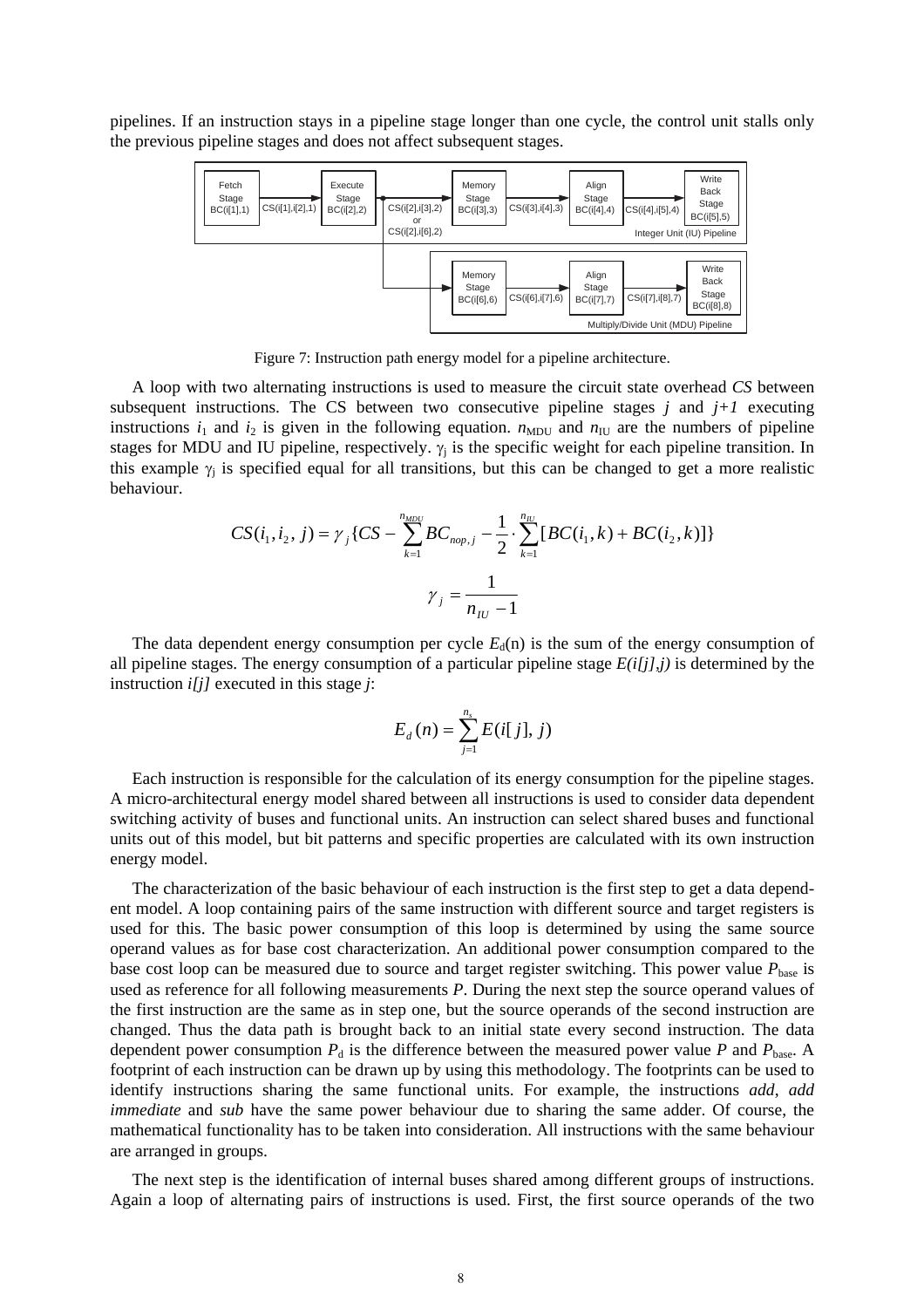instructions are the same (e.g. 0xaa...) and second, they differ with maximum hamming distance (e.g. 0xaa... and 0x55...). The difference between the power values are used for bus switching characterization.



Figure 8: A data path energy model based on the instruction set characterization.

This methodology applied to the considered smart card CPU results in an architectural model for the IU-pipeline as presented in Figure 8. This model was integrated into the pipeline model presented in Figure 7. Each instruction has its own data dependent energy model, which contains references to the used shared energy models for each pipeline stage. This is a very flexible approach because data dependent power models can be extended or refined by referencing additional or other shared models.



Figure 9: Developed design flow for power aware smart cards.

## **4.0 Design Flow**

This section shows the design flow used together with the models presented above. The entry point for the design flow presented in Fig. 4 is an arbitrary non-executable behavioral description. During the first step an executable functional model has to be developed. This model can be optimized and tested until it fulfills all requirements. Because of the golden model character for further implementation this is an important milestone.

The purpose of the following stage is the mapping of the functional model on a transaction-level architecture, which has to be done by the user. Partitioning comprises mapping of functional modules, global memory map definition, and configuration of master and slave adapters. A synthesis system processes the functional model, the architecture description, and configuration information and produces an executable SystemC model. The design space can be explored by changing the target architecture, transforming the functional mapping, and reconfiguring the system mapping. When an architecture and mapping configuration with a high potential to meet the constraints have been found, integrated tools for software [15] and hardware power estimation can be used to get accurate energy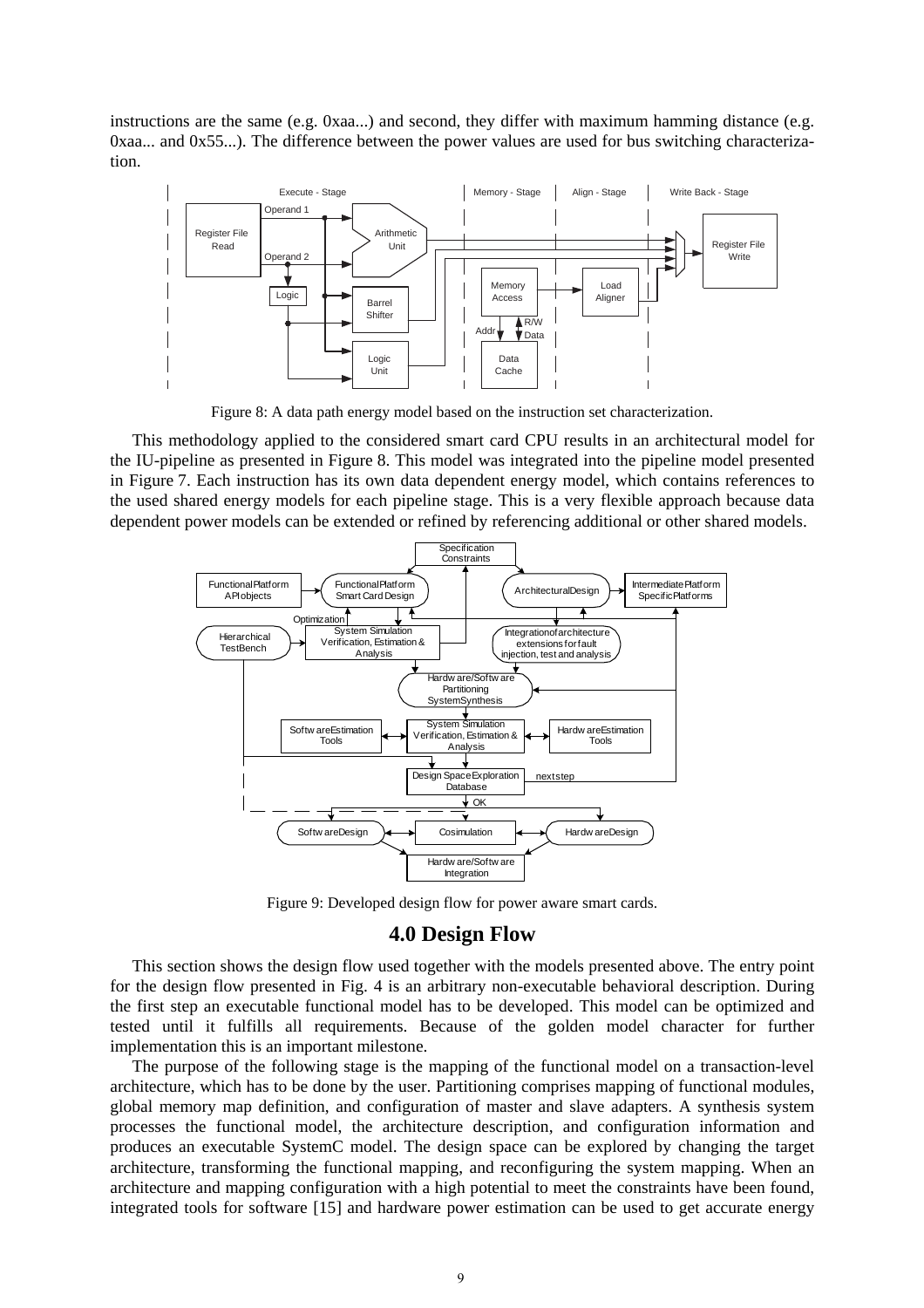results. The best solution can be selected out of a set of solutions which acts as a golden model for the further implementation. Subsequent stages are the standard SW and HW design flows.



Figure 10: Synthesis system to process SystemC models and transaction-level architectures.

The implementation of the synthesis system is shown in Fig. 10. The SystemC model is processed by a commercial C++ front end provided by EDG [4]. An analysis unit was integrated into the front end to generate a system description in XML. The user front end analyzes the file and generates a graphical representation. The same is done for the architectural description which has to be provided by the user in XML. Mapping information is written to a system configuration file which is read by the synthesis tool. Three main blocks have been implemented to transform the internal representation of the SystemC model. The system synthesis unit is able to manipulate the entire system and the interface generator is responsible for HW/SW interfaces and corresponding adapters. The last unit, called parallel unit, is necessary to replace two modules executed sequential with two parallel processes, process synchronization, and process intercommunication. Two back ends allow the generation of a new SystemC model and alternative ANSI C code for cross-compilation.

## **5.0 Evaluation**

The presented smart card system-level design approach was evaluated using the smart card operating system Java Card™ [11]. Java Card is a Java virtual machine customized for smart cards. First of all, a functional model was developed, which is presented in Fig. 11. The *command dispatcher* is the only active module in this model. It receives messages from the UART, processes them and calls corresponding methods of other modules. The *linker/loader* is responsible for postinstallation of Java Card Applets. The *applet/system manager* initializes and controls the virtual machine. A simple software interpreter is used to interpret all Java Card bytecodes. The operand and local variables stack was implemented based on a RAM module.



Figure 11: Functional Java Card™ model.

Table 1 shows the results of switching activity optimization at functional level and the effects at transaction-level. The results show that there is a strong correlation between the switching activities at both levels of abstraction. However, results demonstrate that optimization can be done at functional level, where the complexity and necessary effort to change models is low. The large influence of EEPROM programming cycles can be demonstrated at functional level.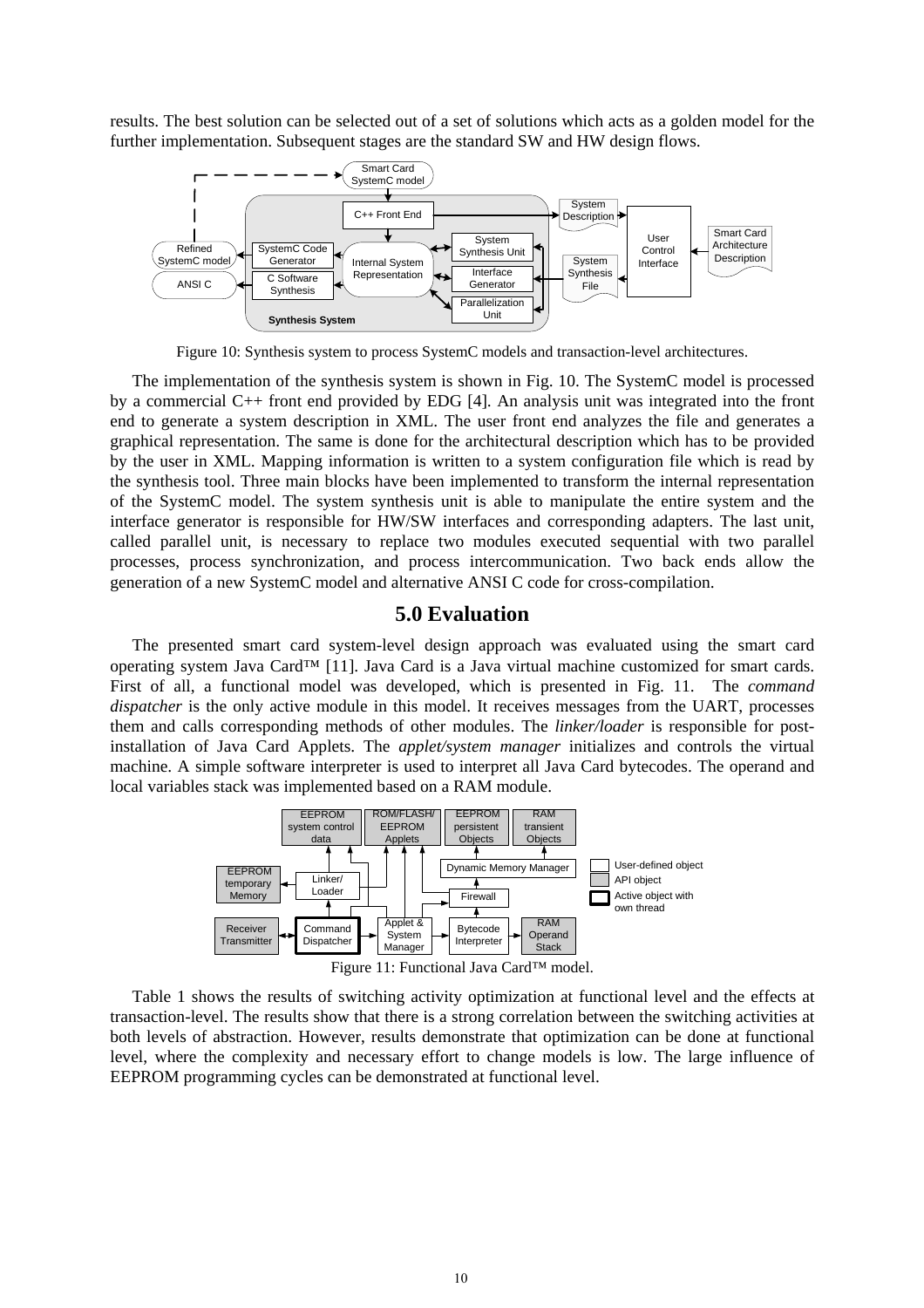|              | <b>Memory Accesses</b> | Addr SA | Addr SA(T0) | Data SA | Data SA (I) |
|--------------|------------------------|---------|-------------|---------|-------------|
| Funct, noopt | 221071                 | 415333  | 428627      | 680335  | 663747      |
| Funct, opt   | 203832                 | 409491  | 436167      | 608183  | 591025      |
| Arch, noopt  | 233832                 | 686290  | 700040      | 781682  | 769463      |
| Arch, opt    | 215817                 | 636242  | 651088      | 672152  | 654668      |

Table 1: Bus switching activity (SA) evaluation for a functional model (Funct, noopt) and an optimized version (Funct, opt). These models have been mapped on an architecture (Arch, noopt; Arch, opt). Results are shown for binary bus encoding, T0 encoding and bus invert code (I).

Figure 12(a) presents the number of programming cycles necessary to install and execute a Java Card applet dependent on the EEPROM page size for all memory blocks. The JC model was mapped on two transaction-level architectural models, one containing a single EEPROM block and a second with two blocks. The impact on the necessary programming cycles is shown in Fig. 12(b).



Figure 12: Exploration of non-volatile memory: (a) programming cycles dependent on EEPROM page size; (b) programming overhead due to memory block sharing.

At functional platform the aim is to minimize energy dissipation by algorithmic exploration and architecture-level low energy techniques. At cycle-accurate platform software has to be crosscompiled to estimate energy dissipation accurately. The effect of energy optimization is small compared to the more abstract levels. But at this level software power profile optimizations can be performed. As mentioned in the introduction, the power profile is important for the stability of RFfield powered embedded systems. For instance, a power profile optimization of a part of a DES algorithm software implementation shows the following Fig. 13. Optimization results are due to instruction re-ordering based on the energy characterization of the instruction-set. The graphical view shows the elimination of several peaks and Table 2 depicts the values for the average power dissipation and the standard deviation. The result is a more flat power profile which can be seen by the reduced standard deviation, but the median power dissipation as reduced insignificantly.



Figure 13: Instruction-level power profile optimization for a small part of the DES algorithm.